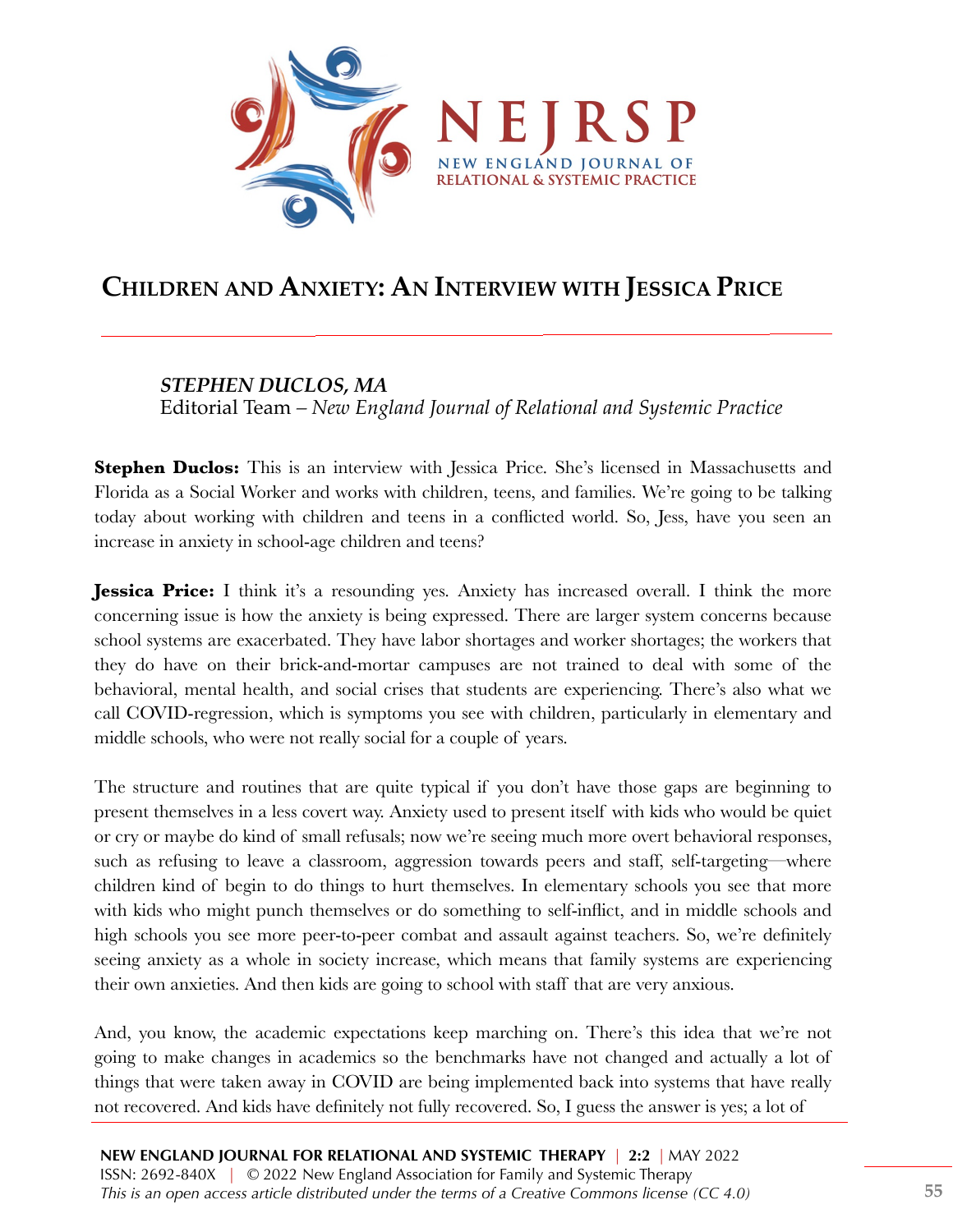resounding yes. We have a lot of talented staff who are really looking to help who are trained to academically to be in these places; they're not necessarily trained for the social-emotional, mental health, and behavioral challenges that they're experiencing. So, systems are in chaos.

**Stephen Duclos:** So, do you see it as more of a crisis kind of thing?

**Jessica Price:** Yes. I think when I work with families who also have members of their family who are working in schools, there is vicarious traumatization. There's definitely trauma that's being experienced on a day-to-day basis, in particular for guidance counselors and social workers in school, because there may be one guidance counselor or social worker in a very large school, or they may be bouncing from school to school, and may be the only mental health resource in a community. Staff members report feeling very burned out, but when you actually begin to do the work with them, you can see edges of trauma there.

**Stephen Duclos:** Are there any differences between Massachusetts and Florida?

**Jessica Price:** Massachusetts has more resources. Their focus, in particular with students with disabilities and for students who receive services through a 504 plan or an IEP, an Individual Education Plan, are far more resource based. They're still limited and they're still lacking but they definitely have more staff trained to do this work and I think they have more of an infrastructure to do the work. In Florida you don't see that focus. You don't see that same resource delivery. So, as a result of the resources which are just absent or significantly depleted in Florida, you see an increase in violence, hospitalization, suicidality.

There's also a gap in training. If your student is on an IEP or a 504 but they're in three to five classrooms a day with staff members who are not trained to deliver those services, then they're not really receiving they're services. They can get pulled out or they can get push-in services, but the difficulty is that if the disability isn't articulated or assessed correctly, or even if it is assessed correctly and you have a beautiful plan, if you don't have staff to implement it, you have kids who really struggle throughout the day. In elementary school you see those kids who don't feel that they can keep up with the academics. In middle schools, you see it as shutdowns or a kind of controlavoid response. The anxiety is going to result in a control or avoid response.

Middle school is hard enough. I think now, what you're seeing is academic loss based on the idea of gaps in foundational education and a lack of socialization. You're seeing developmental social skills that are lost. And then you're having a sensory bombardment: kids that are just feeling very overwhelmed in a sensory way, going from being kind of isolated—for multiple years for some kids —into these spaces of school buildings can feel very chaotic and their energy is scary sometimes. It creates a very complex equation with a lot of different variables. complex equation with a lot of different variables.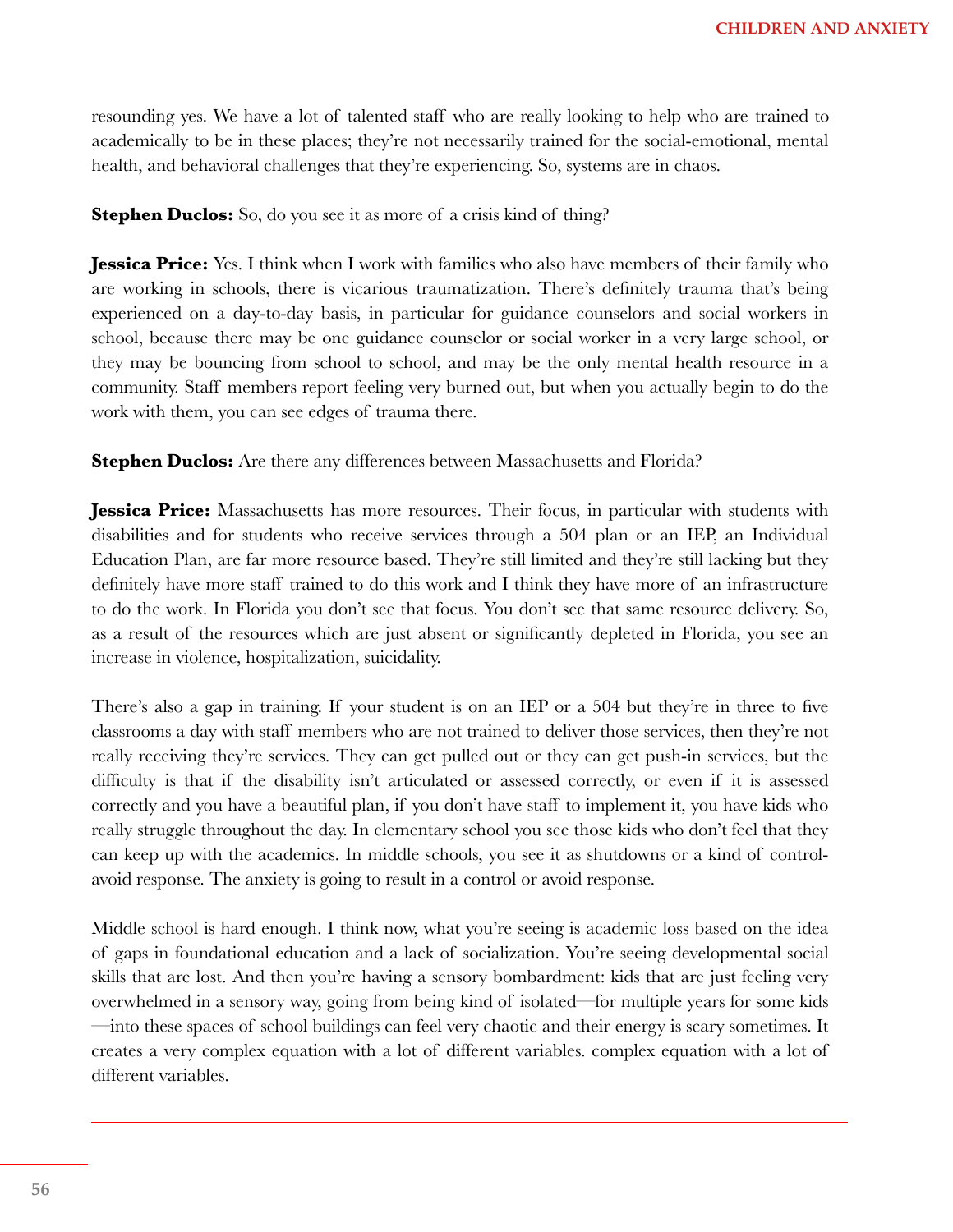**Stephen Duclos:** Some students have done well at working at home. Actually, some students have done much better at home than they ever did in a brick-and mortar classroom.

**Jessica Price:** Yeah, so students that are doing well tend to be more independent, more able to complete work on their own, do better with more flexible time frames so they can do a bunch of work and then they can take breaks from work. So, when you're thinking about the idea of a student who really did well in a virtual environment, you're thinking about a student who's able to organize their work and manage their work and then also have a work-play differential. They also are the same students that were able to find social groups that allowed them to continue in their social development. However, many of these were online social groups. So, in those cases, the technology aspect actually was a resource for many students in the sense that they were able to go at their own pace. They had a nice technology social group that they felt comforted by, they had a family system and resources within their family system that were able to assist them through this process, and they didn't feel isolated and alone and exacerbated with parents who were also feeling a lack of resource.

When you think about it from the standpoint of what are the family resources, what are the individual student resources—their cognitive, developmental, and social ability—and then how effective were their emotional coping strategies, resourcefulness, or their resiliency, I think that you can see kids who did exceptionally well during that time. They may have even struggled to go back, or they found hybrids where they're able to go back for short amounts of time to not get overwhelmed by the brick-and-mortar environment but still have some kind of live interaction with peer groups while they do the majority of their academics online. This allows them not to have to deal with these staff shortages or teachers that are just not trained to do the work that they're being hired to do.

**Stephen Duclos:** Ok. What about stresses on parents and parenting? What have you observed there?

**Jessica Price:** The stressors that we're seeing with parents is that they are very overwhelmed. They're confused about how to parent. There's a huge technology problem in the sense that the amount of time kids are spending in technology play and then a lack of other play, like a lack of social play or free play. There's a lack of structure—chores, routines, responsibilities. There's almost a sense of not developing the reciprocal relationships, both the social peer reciprocal relationship and also the household or family system reciprocal relationship that comes from those rules of play, such as when we begin to play with others, we have to learn to share, how to communicate, how to get our needs met, and also understand other people's needs.

With that, we are also moving away from traditional play in school systems, as well as family systems. We have children who are inadequately able to participate in their family system in the same way that their parents participated in their family-of-origin system. So, there's a sense of kind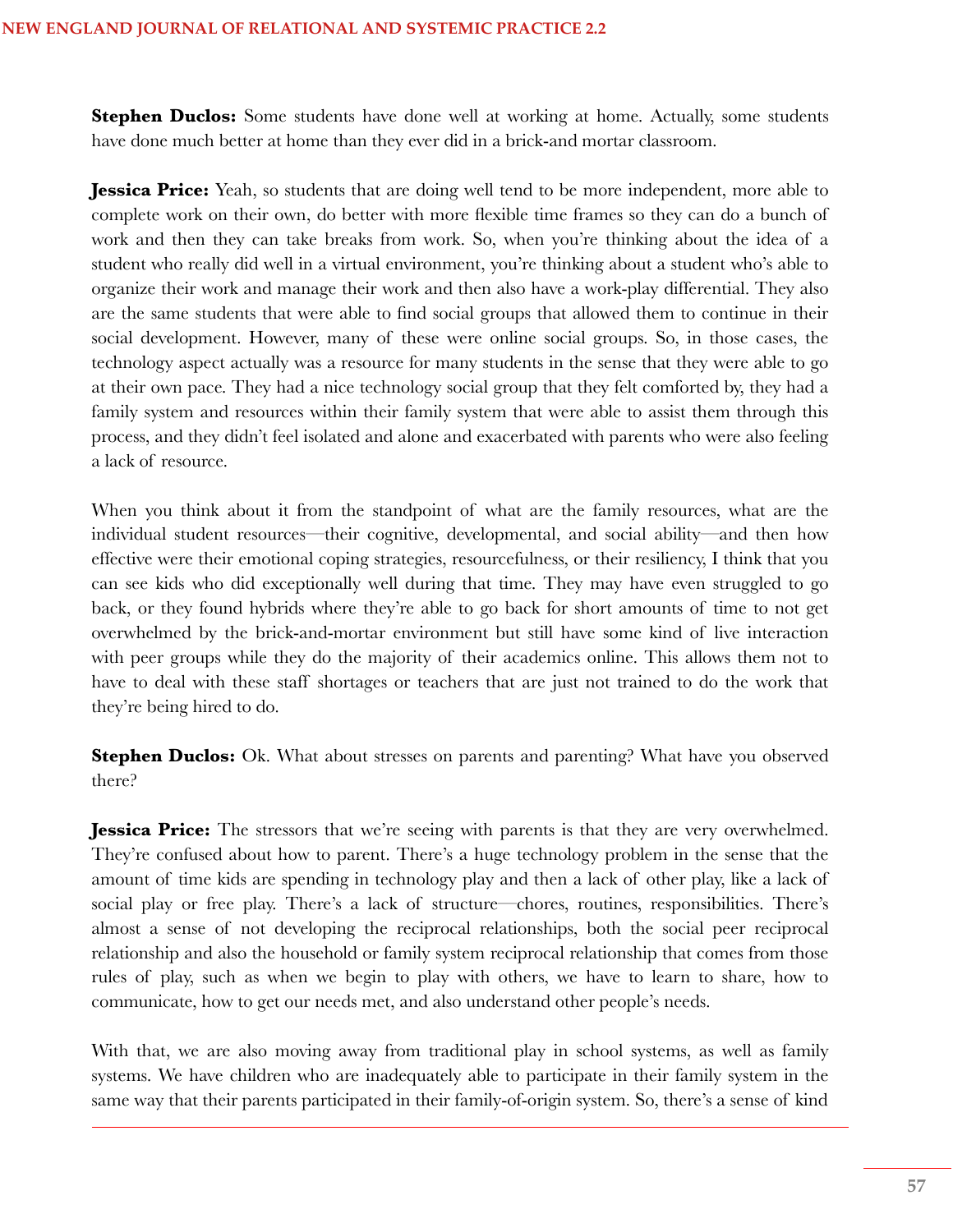of, "What do I do? How do I take this technology away—this phone, this iPod, this laptop away and what do I do when they refuse?…When I do take it away and they have an enormous tantrum that feels very aggressive and almost like a crisis, how do I trust that my child will come back?"

I think that the academic expectations on kids has dramatically increased and the amount of time spent in academic environments and doing schoolwork has also dramatically increased. And so, that balance is off as well. And then parents are also having to work and deal with the household and this kind of fluctuating relationship with space that we're in: Are kids in school or out of school? Can we go to after-school programs and summer camps or are these after-school programs going to be online?

It's hard to find mental health professionals, family therapists, social workers, licensed mental health clinicians, because quite frankly they're all full. Or families don't have the money to find the resource, or if they can find the resource, they don't have the money to obtain the resource for an extended period of time.

And then are also time constraints. What do you do when you have middle school kids who are starting school at 9:30 and going to school until almost five o'clock and they have two hours of homework? How do you manage getting anything else done in that type of schedule?

So, I think that families—parents in particular—are very overwhelmed, and I think that a lot of that stress and anxiety is coming from a sense of "How do I raise kids now?" The number one fear seems to be: "I feel like I'm losing my child to technology and I don't know how to stop it."

**Stephen Duclos:** Well, this brings us to: How do we do therapy in a world in which there's lots of conflict, in a world where there's lots of technology? How are you managing the back-and-forth between trying to work in person and now mostly doing most of our work on Zoom?

**Jessica Price:** Yeah, so telehealth, especially 100% telehealth. More recently, therapists are being able to go back and start to do home or community visits. We're still not able to get into school systems so, you know, that's a change. So, where you might've been a therapist who did some wraparound work where you would work with a family in their home, do some office work, and go see some students who are maybe struggling in other environments such as school environments or after school environments, and have access to all of those environments pretty freely…that's just very different work, right? That gives you so much building space to work with kids and families and move them forward and progress them in a way where you have a very large understanding of what the day-to-day is. What do kids look like when they walk through their day and what do families look like as they're walking through their day, their week, their month.

When COVID hit, we went to 100% telehealth, which was a huge change. Not being in the room with people—how do you play with a kid who's four or five or six? How do you do family therapy?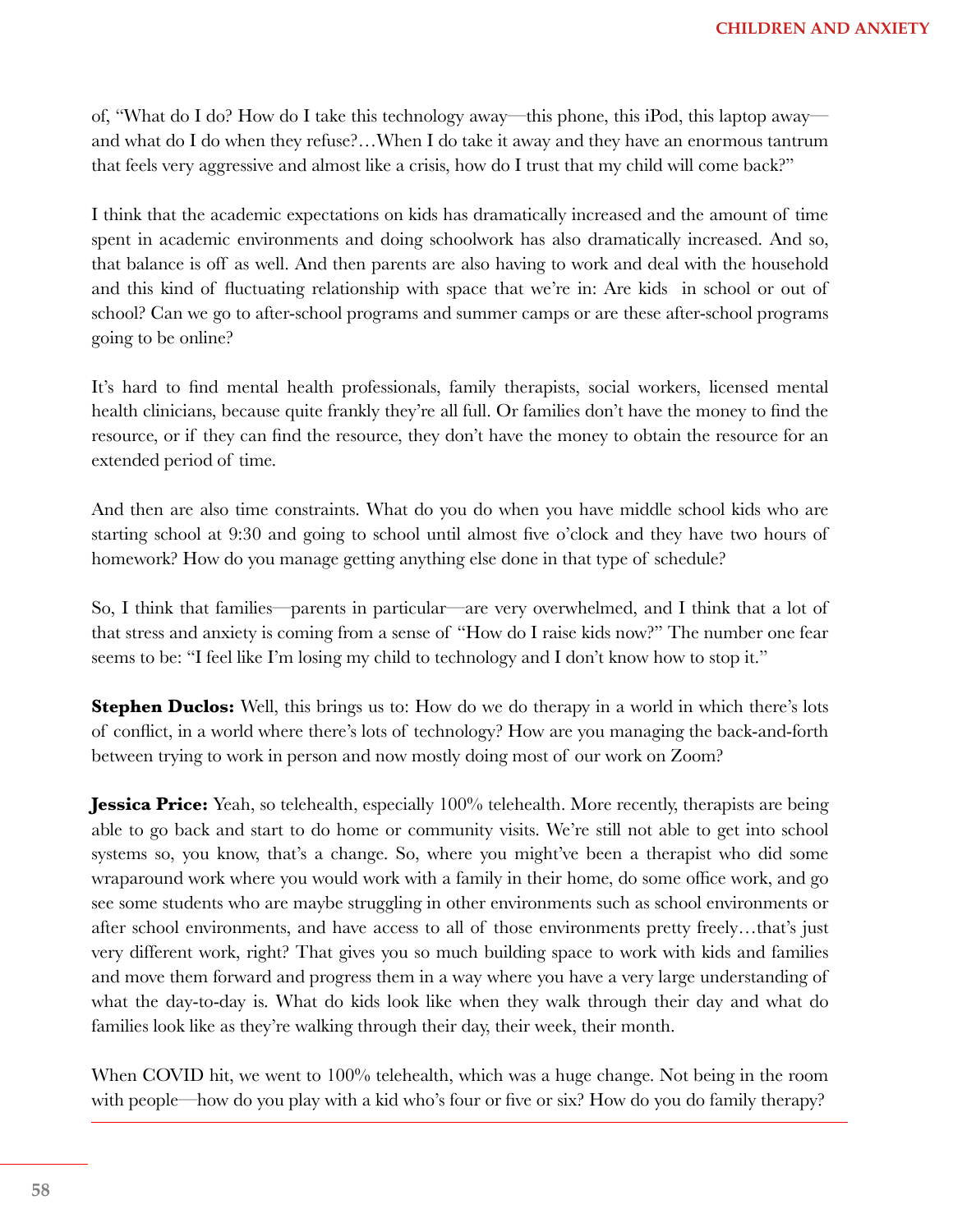So, what we've done is we've adapted , and we begin to do mirroring work: so, I'll have kids bring a snack and we'll eat together and that makes us feel connected. I'll have a parent stay in the room —in particular with a kid who may be a little behavioral or suffering from extreme anxiety or insecurity--but I'll shadow them, I'll background them and have them work in. If there are animals in the home, you work the animals in as a little bit of a break, so you're able to talk about animals. I also sometimes have dogs in my room, which is a way of joining: "Oh, you have dogs, I have dogs." So, you're looking for ways of kind of joining and mirroring in a video.

Having toys around you that you can pick up and play with, asking them where their toys are, and then having them bring them and show you their toys and how those toys work. Invite your families to play a game all together and have somebody move pieces for you so that you can be part of the game and they feel like they're bringing you in. You can align as a team with one person and you play a game together.

Puppets are also significantly helpful for much younger kids. And allowing them to move through the room but also be contained in one room. Sometimes we have multiple screens, so if we have teenagers, I have the teenager sitting in their room on a screen, I have parents in another room on a screen so that there's some separation that allows a little bit for some distance—some developmental distance—that really does allow us to move forward within the family system. Eleven-to-thirteen year old kids are pretty good on screens. They can do the Zoom work and the screen work.

But you do have to shorten the session, so you're not going to do an hour long session; you move to half hour sessions and then you ask them at the end of every session, out of the practice of giving them some empowerment and some autonomy, "What do you want to do? Do you want to see me next week? Do you want to see me in two weeks? Do you feel like we're ready for once a month?" So, you give them a sense of empowerment in guiding the work which also helps you join.

**Stephen Duclos:** We're making some assumptions here about technology: that everyone has it, that everyone has access to it, and that everyone can use it efficiently. But this isn't necessarily the case with all kinds of populations. So, what's going on with that? How are we addressing these gaps?

**Jessica Price:** Well, school systems have kind of remedied some of the issues with technology during COVID—in particular in my rural and agricultural spaces here in Florida. I work primarily in Hillsbury County in Florida. It's a very large school district—I think it's like the seventh largest school district in the country and it really does work with urban as well as suburban and rural spaces. And so school systems when covid hit had to push technology into communities. Now, there definitely is struggle around—in particular in some of my rural spaces not necessarily in having a computer but in having internet access that stays on. You know, with technology you do have technology glitches; you're going to have family systems that may not be able to have wifi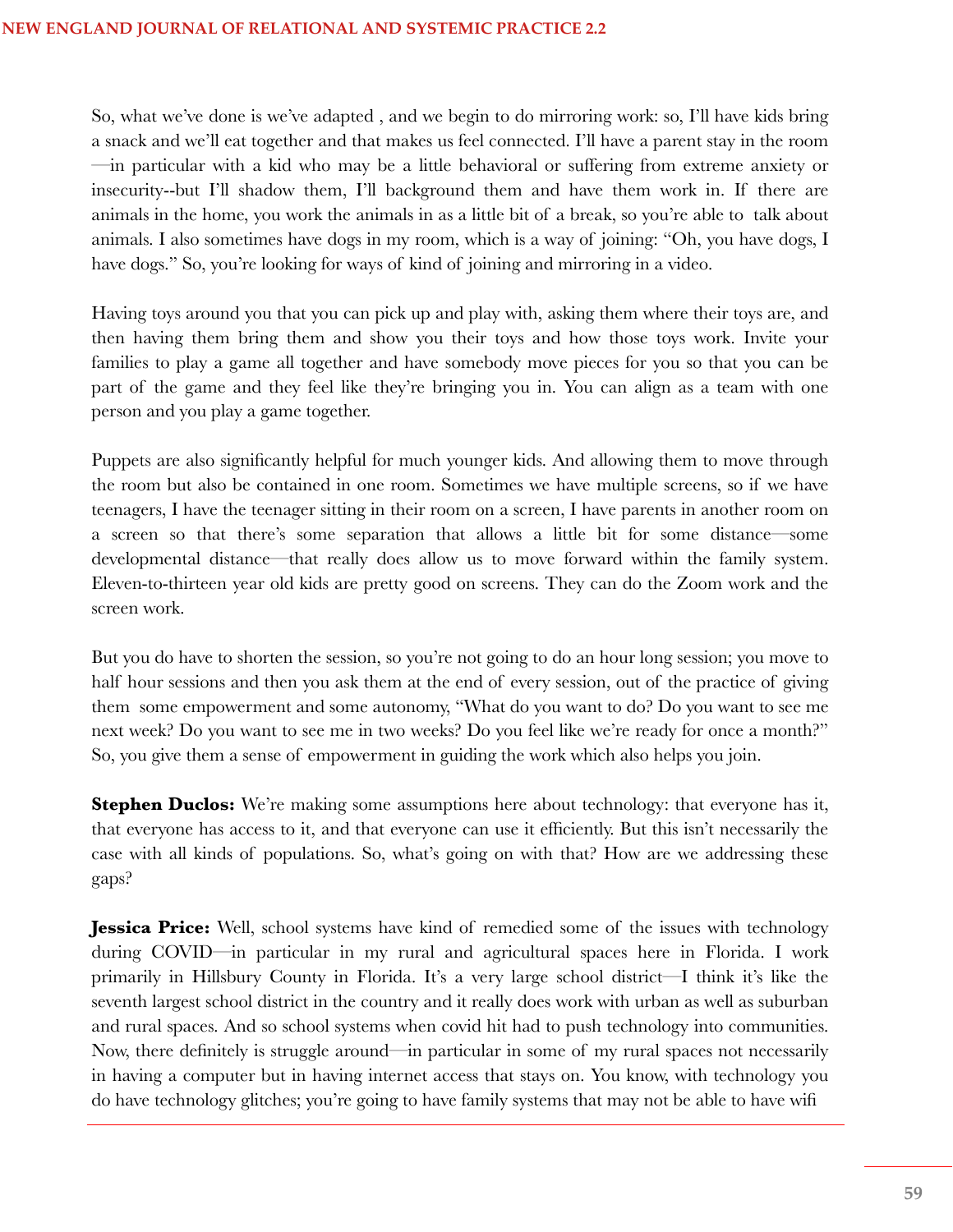that is reliable. And in those cases you really do have to move back into the community. You have to do home visits. May you have to do phone calls. We could meet outside and in parks. So, you have to be more creative with families who don't have reliable internet or who maybe don't have technology. Although, like I said, school systems were pushing technology out into their communities because they had to; that was the way that they had access.

**Stephen Duclos:** Have you noticed any differences between white students and students of color and students with disabilities?

**Jessica Price:** Yeah, absolutely. More at-risk populations are always going to experience transitions and crisis in a more exacerbated way. My students with disabilities became more isolated. I had many students whose disabilities didn't allow them to access technology at all. The students that have visual or auditory impairment, suffer with sensory integration, or just generally have high anxiety just don't have the same access to the curriculum, even inside the classroom. And so, of course, trying to have one teacher who's managing twelve or twenty or thirty students who are all in different environments with students who are shutting off computers or walking away. There were just gaps, and students weren't progressing. They weren't receiving any real instruction that was meaningful to them. My students that tend to be resource-deprived and/or suffer from unique learning styles and learning challenges were just not able to gain access.

And then they were in family systems that were also super exacerbated, as well as the child welfare problem. When you begin to talk about family systems who rely on resources in these larger systems to assist their children moving forward and progressing academically, developmentally, socially, and emotionally, and all of those systems all of a sudden were in crisis and chaos and had no idea how to even access them, we have years of loss there that we're just not going to get back. That's what we call covid-regression.

We have students who are in second grade, for instance, who are exhibiting behaviors and interactions with peers on a four-to-six-year-old space and they're eight or nine. I have ten-, eleven-year-olds who should be really moving into pre-teen behavior who are struggling with keeping their bodies still and knowing how to make eye-contact. I have high schoolers who even after they went back to school spent eight to ten hours in a house alone, anxious and isolated. The idea of then pushing these kids out into work environments or college environments when they're two, three years delayed in developmental stages and social-emotional spaces with no therapist, no assistance for families is devastating. And that's a majority of families who are families that have disability and also families of color.

Anytime that we have a lack of resources in a day-to-day space, kids are going to school and they're kind of doing what they need to be doing; boom, COVID hits, nobody's going anywhere, and there's a resource depletion and absence of socialization, you don't leave your house, you don't see others the same age, and then boom, right back in. So, you have to think: kids thrive on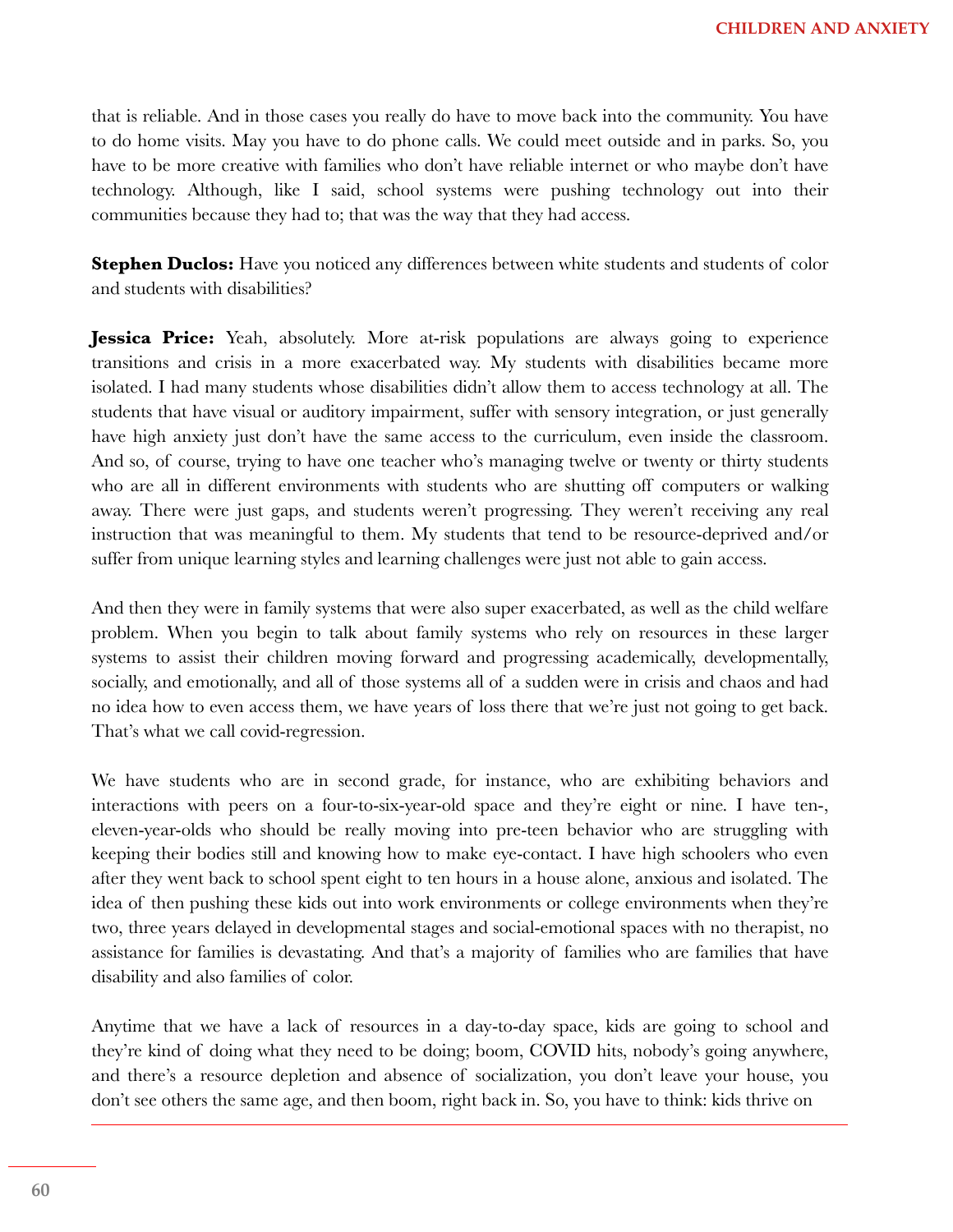consistency and predictability and when we've now had every year a very significant change in their fundamental structure and challenges of schedule like going to school and coming home, going to after-school and coming home, and that those things are chronically transitioning, how do you find grounding? How do you find stability? How do you reduce the anxiety that they feel that nothing stays the same?

**Stephen Duclos:** This leads me to the final question about social development and sexual development. Teachers and therapists are reporting what we're starting to call COVIDregressionas affecting social and sexual development. What are there any differences you've observed in Florida and Massachusetts in terms of social and sexual development?

**Jessica Price:** I think that those things are similar. You're going to have differences between the communities. The states are very different and also their seasons are very different. Here in Florida —because the seasons are not as significant and also there was a lot of sending kids out into the world even during this time—you do see differences but a lot of similarities. The social and sexual development have been delayed. If you think about the idea of sexual development, how do you move from a stage where you're in a middle school environment—age twelve, thirteen. You are beginning the process of understanding desire and attraction, you're trying on playfulness, and you're moving into sexual play in a way that's very developmentally appropriate. How do you do that if you're all by yourself?

There was the technological aspect of things that was interesting where there were groups of middle schoolers who had whole groups around identity and desire and attraction and moving into relationships in an online way. When they went back to face-to-face learning, they at least had a little bit of foundation there; they were trying some stuff on. A lot of other students just didn't have that. So, you definitely are seeing delays.

Now fast forward. Now these kids who were supposed to be in middle school and never went out for half a year, now they're in high school and high school. You're dating, there's prom, there's this, there's that. There's a social structure in high school around dating, attraction, and sexual relationships. And you're having students who are entering into that with a gap. You either have kids and teens who are checking out of this altogether—"I'm going to just stay in my room and I'm just not going to do this"—which then increases their anxiety, their depression, their suicidality, their self-injury. If you're not taking the healthy risk of moving into relationships, then you're taking unhealthy risks, right?

And then figuring it out and trying to play catch up, again, without a resource. If you have a therapist who you're working through your relationship and friendship challenges, at least it gives you a way of feeling grounded and supported. If you don't have those things—which school systems do not have in place—then it's kind of a free-for-all of kids who are isolated or overdoing. And then you are also having all of the other mental health challenges that come with that.